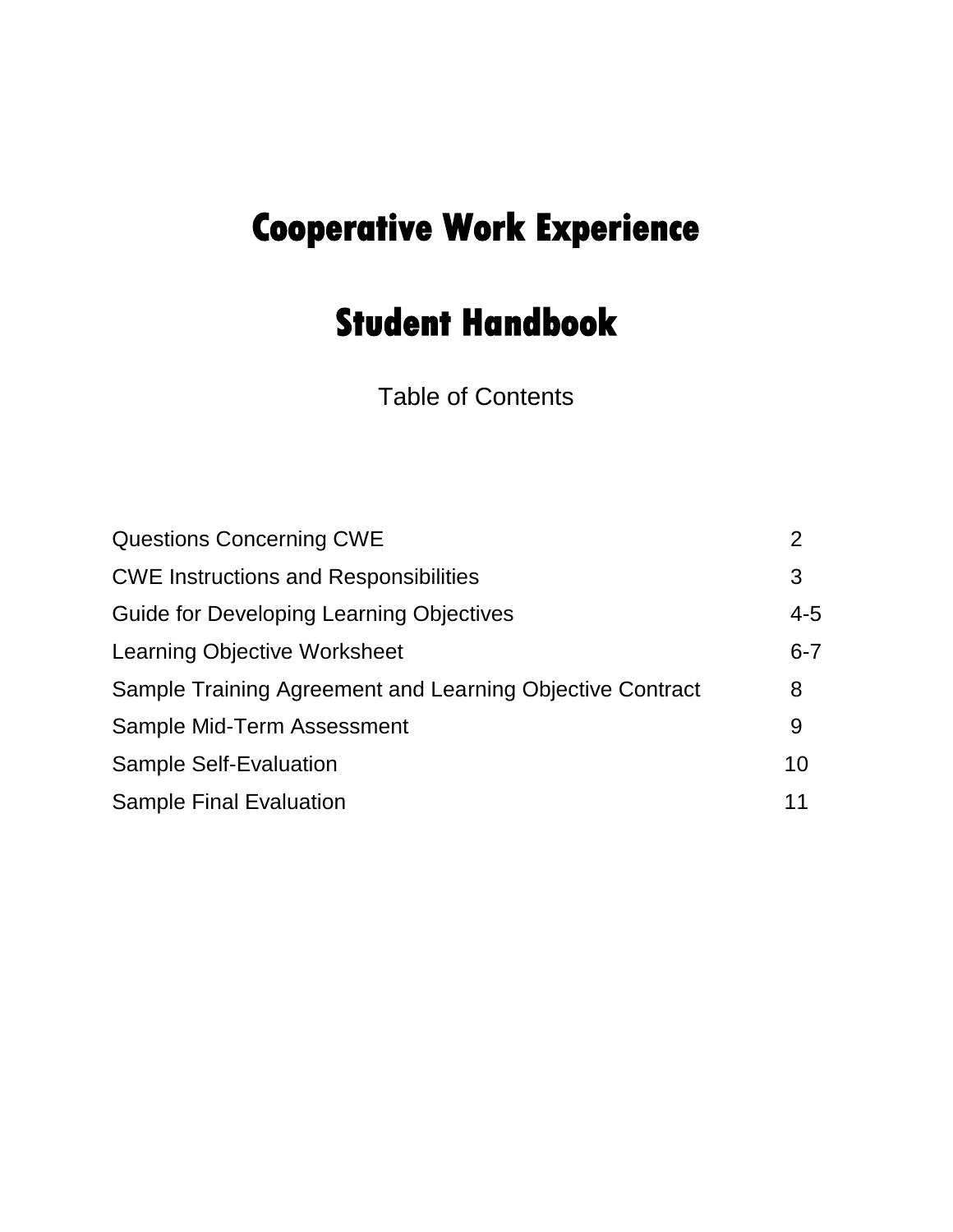# **Questions Concerning Cooperative Work Experience**

*What is cooperative work experience?* A method of instruction offering students the opportunity to earn college credit for work experience and the development and achievement of learning objectives while on an actual job site. CWE training positions may be paid or unpaid.

*Would my current job qualify for cooperative work experience credit?* Yes, if the job directly relates to your curriculum and meets the guidelines set by the curriculum.

*How many credits may I earn?* A variable number of credits may be earned, based on the number of hours worked per term in Cooperative Work Experience. The maximum number of credits while attending Chemeketa is 24 credit hours.

*How do I qualify for enrollment?* To qualify for Cooperative Work Experience in the day or evening programs, a student must be currently enrolled at Chemeketa and working toward a certificate or degree. Each curriculum area determines guidelines for CWE. The approval of the CWE Instructor from your curriculum area is required for enrollment.

#### *Do VA benefits apply?* Yes.

*Do Cooperative Work Experience credits count toward my Associate's Degree?* This is up to the student's individual curriculum. Your CWE Coordinator or CWE Instructor can clarify this for you.

*Are Cooperative Work Experience credits transferable?* The transferability of Cooperative Work Experience credits may vary according to the curriculum. However, in most cases, the credits are transferred as electives to other institutions. You are advised to clarify transferability of credits with the institution you plan to transfer to.

*What happens if I quit or change jobs during the term?* If you quit your job during the term and are not placed in another position that qualifies for Cooperative Work Experience, you will have to withdraw from the program.

*How do I drop or add a Cooperative Work Experience class?* The Cooperative Work Experience program should be considered the same as any other class. The assigned section number and credit hours will be used and handled the same as a regular class. In the event there is a need to drop or add a class, the regular registration procedure will be used.

*What kind of grade will I receive?* Letter grades are given for Cooperative Work Experience based on requirements outlined by the CWE Instructor.

If you have more questions please contact the Cooperative Work Experience Office, Building 38, 503.399.5028.

Chemeketa Community College is an equal opportunity/affirmative action employer and educational institution. To request this publication in an alternative format, please call 503.399.5192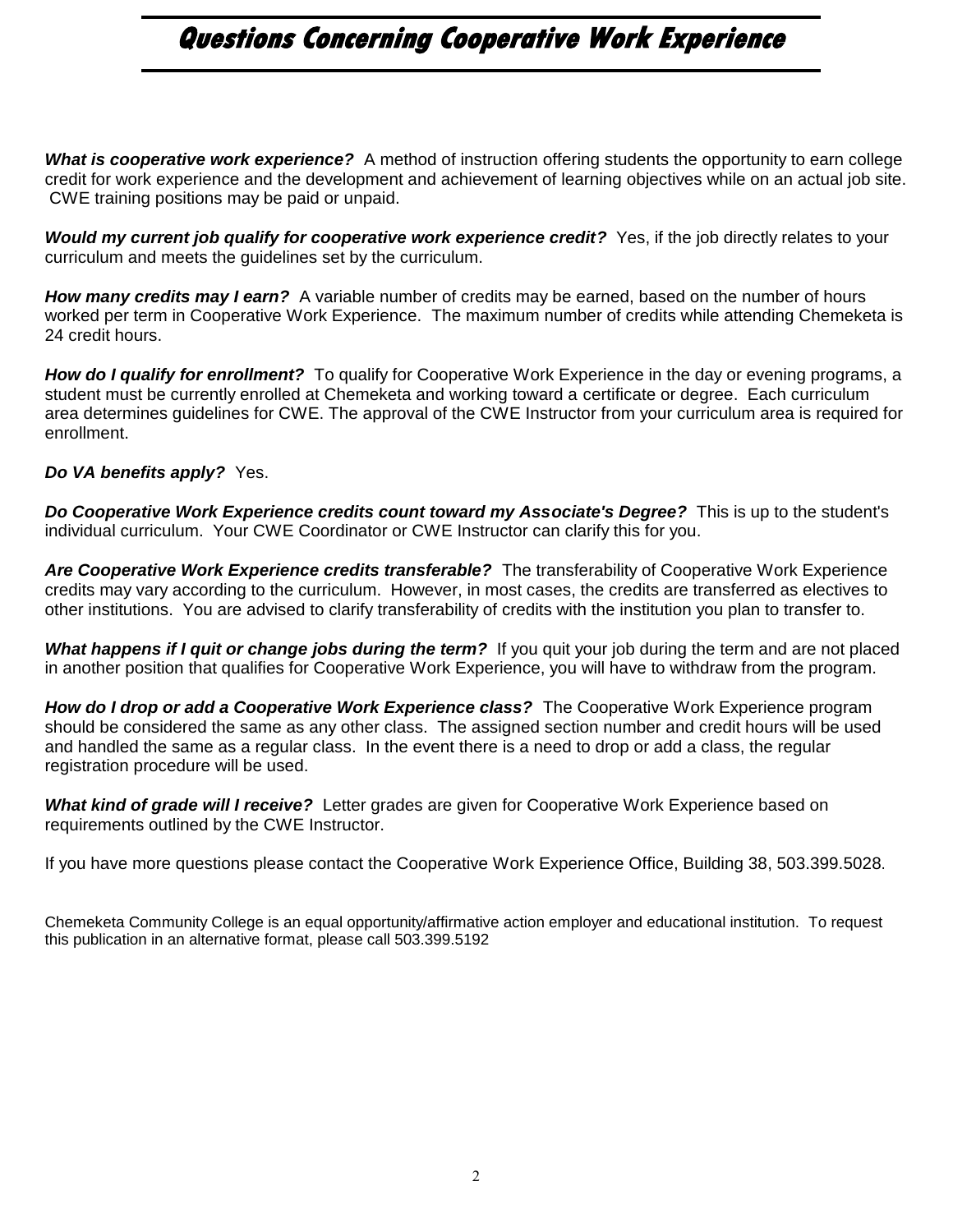#### **Instructions and Responsibilities**

Responsibilities Under This Agreement: This Cooperative Work Experience (CWE) contract specifies the responsibilities taken on for the duration of the term by the Student, the Training Site Supervisor, CWE Instructor from the students' academic area and the CWE Coordinator from the CWE Department. By signing this agreement you assume the responsibilities listed for your role.

#### **A. The CWE Student agrees to:**

- 1. Obtain consent from the CWE Coordinator and register for the CWE classes.
- 2. Consult with the Training Site Supervisor and develop with the CWE Instructor measurable Learning Objectives.
- 3. Complete and return to the CWE office the Training Agreement/Learning Objectives contract with signatures by the date specified on the top of the form. (*You risk the chance of being dropped if contract is not turned in by due date.)*
- 4. Establish a work schedule that allows for completion of required clock hours by the end of the term.
- 5. Follow all the rules, regulations, and safety requirements of the CWE training site.
- 6. Attend regular seminars or individual faculty/student conferences as required by the curriculum area.
- 7. Turn in, **on time,** any additional reports or projects as required by the CWE Instructor, as stated in the seminar course outline.
- 8. Keep the CWE Coordinator informed if there is a change in work or school status, provide a copy of the add/drop form if CWE credit hours change
- 9. Report any on-the-job accidents or illnesses to the Training Site Supervisor immediately, notify Chemeketa's Risk Management Office (503.399.8635) and complete appropriate report forms.
- 10. Not file for unemployment insurance based solely against wages earned while participating in CWE.
- 11. In compliance with the Federal Family Education Rights and Privacy Act of 1974, I authorize release of school records and other records maintained by the Cooperative Work Experience Office and personnel in connection with the CWE program.
- 12. Complete all required training hours to receive a passing grade.
- 13. Understand that the training site may dismiss me for any cause for which it would terminate an employee.
- 14. Be aware that the results or work products of the student's efforts shall belong to the Site, and neither the College nor the student shall have any rights or claim to such results or work products.
- 15. I understand that the successful accumulation of skills and experience alone cannot guarantee employment with this employer that I share the responsibilities for becoming a competitive applicant.

Student Initial: Date:

#### **B. The CWE Training Site Supervisor agrees to:**

- 1. Provide adequate working space, supplies, and equipment to perform the job.
- 2. Assist the student in developing appropriate job-related Learning Objectives.
- 3. Supervise and train the student in the achievement of the Learning Objectives.
- 4. Establish a regular weekly meeting time to provide direction and feedback to the student.
- 5. Participate in at least one (1) on-site evaluation by a CWE Instructor or CWE Coordinator.
- 6. Train and orient student to all health and safety practices and organizational policies and procedures applicable to the job.
- Provide Worker's Compensation coverage and accrued paid leave (ORS 653.601-653.661) if an employer paid position.
- 8. Report accidents involving non-paid students within 24 hours (immediately in the case of hospitalization) to Chemeketa's Risk Management Office (503.399.8635). After normal business hours contact Chemeketa Public Safety (503.399.5023).
- 9. Complete and return, by the due date, a final evaluation of the students' performance at the end of the term.
- 10. Contact the CWE Coordinator or CWE Instructor if questions or problems arise.
- 11. Assure that students will be accepted and assigned work without regard to race, religion, color, sex, age, national origin, ethnic origin, sexual orientation, gender identity, marital status, citizenship status, pregnancy and related conditions, family relationship, veteran's status, disabilities and tobacco usage during the work day in any educational programs, activities or employment.
- 12. All tools, equipment, machinery, and supplies necessary for the training course shall be furnished by the Site. Items to be furnished by the trainee, if any shall be designated by the Site and approved by the College prior to the execution of this agreement and a copy shall be attached to this agreement.
- 13. The Site agrees to adhere to Oregon/Administrative Rules Chapter 436-12-0445, which indicates that occupational skill training is subject to the following conditions-which CWE adheres to:
	- a) The Site makes no guarantee of employing the subject when the training is completed.
	- b) The Trainee does not displace another worker
	- c) The Site does not expect a substantial gain from the Trainee
	- d) The activity is primarily for the Trainee's benefit

e) The Site has a sufficient number of employees to accomplish the regular work of the Site and the training of the Trainee

**Site Supervisor Initial: Date: Date:** 

#### **C. The CWE Instructor agrees to:**

- 1. Advise and assist the student in the development of concise, measurable, clearly stated Learning Objectives.
- 2. Coordinate the related instruction with the student's curriculum. This related instruction phase includes seminars or individual faculty/student conferences.
- 3. Provide the student with a course syllabus and be responsible for grading the student at the end of each term.
- 4. Assist employers in evaluating the student's success in achieving stated Learning Objectives through on-site visitations and/or telephone consultations.
- 5. Serve as a liaison between the college, the CWE student, and the CWE Training Site Supervisor.

#### **D. The CWE Coordinator agrees to:**

- 1. Recruit and refer students without regard to race, religion, color, sex, age, national origin, ethnic origin, sexual orientation, gender identity, marital status, citizenship status, pregnancy and related conditions, family relationship, veteran's status, disabilities and tobacco usage during the work day in any educational programs, activities or employment.
- 2. Meet with each student to provide consent to enroll in CWE and explain the CWE process, paperwork and timelines.
- 3. Coordinate receiving and distributing the Training Agreement Learning Objectives Contract with all parties involved.
- 4. Coordinate the mid-term evaluation process with the CWE Instructor and participate in on-site visitations with the CWE Training Site Supervisor.
- 5. Coordinate with the Training Site Supervisor the mailing, receiving, and distribution of the final evaluation forms.
- 6. Chemeketa CC provides Worker's Compensation insurance for students in non-employer paid CWE sites for the hours and dates designated on this form.
- 7. Serve as a liaison with the CWE Instructor, CWE Student, and CWE Training Site Supervisor.

CWE Coordinator Initial: \_\_\_\_\_\_\_\_\_\_\_\_\_\_\_\_\_\_\_ Date: \_\_\_\_\_\_\_\_\_\_\_\_\_\_\_

CWE Instructor Initial:\_\_\_\_\_\_\_\_\_\_\_\_\_\_\_\_\_\_\_\_\_\_\_\_\_\_\_\_\_\_\_\_\_ Date: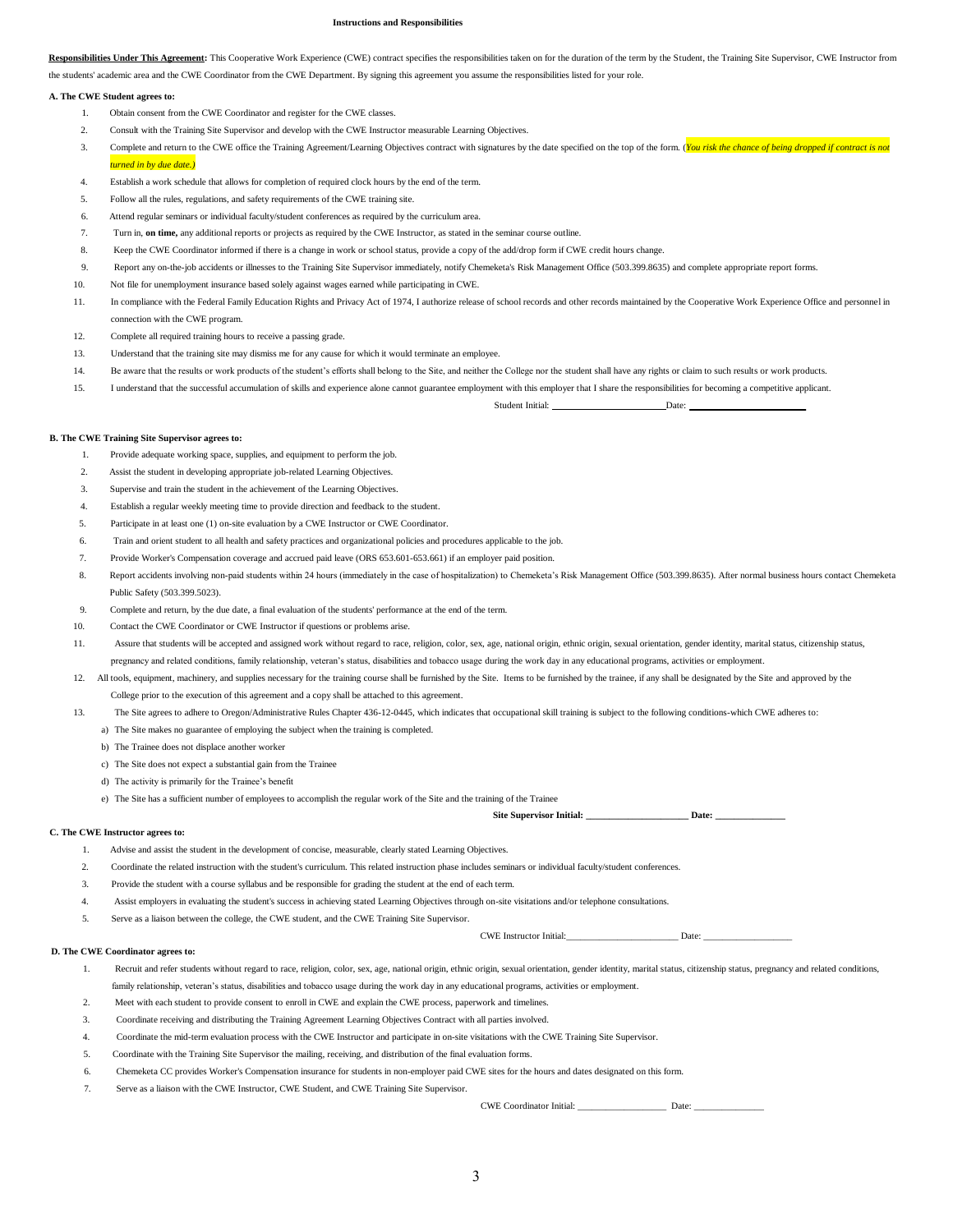# *Guide for Developing Learning Objectives*

## **Introduction:**

The Cooperative Work Experience concept recognizes the value of learning that can take place when students work and train on real job situations. Developing appropriate, measurable Learning Objectives will keep students on track and provide the vehicle for accomplishing student and supervisor goals. The stated objectives will be the basis for evaluating student performance on the job.

## **What is a Learning Objective?**

A Cooperative Work Experience Learning Objective is a written statement describing measurable tasks on learning opportunities which you plan to achieve through your work experiences during the term.

Learning objectives may be developed for one or more of the following categories:

1. *Specific Job Competencies* -- Skill Development --

Particular understanding of work skills you would like to learn, for example: surveying, operating a particular machine, art work in a specific medium, photographic developing, tutoring, office management, cost accounting, editing, counseling senior citizens, computer programming, writing documentation.

- 2. *Career Exploration* -- First-hand observation of the daily routine of professionals in an area of interest, direct involvement in the types of work involved in a field, knowledge of job opportunities that might be available, familiarity with occupational literature and organizations.
- 3. *Interpersonal Skills* -- Learning how to deal with pressure and tensions in work relationships, how to communicate what you know to clients or customers, being able to recognize when to speak and when to listen in work relationships, learning how to recognize adaptive and maladaptive behavior in dealing with another person and listening to and following directions.
- 4. *Taking Responsibility* -- Learning how to organize a complicated job, how to monitor your own time and effort so that a tight schedule is always met, and how to get a piece of work done so that it accommodates the work of others.
- 5. *Research Skills* -- How to seek information, how to organize facts into a persuasive argument or course of action, and how to relate academic knowledge to the demands of a particular job.
- 6. *Analytical Skills* -- Problem solving -- How to utilize information, discover or locate problems, arrive at and implement a solution.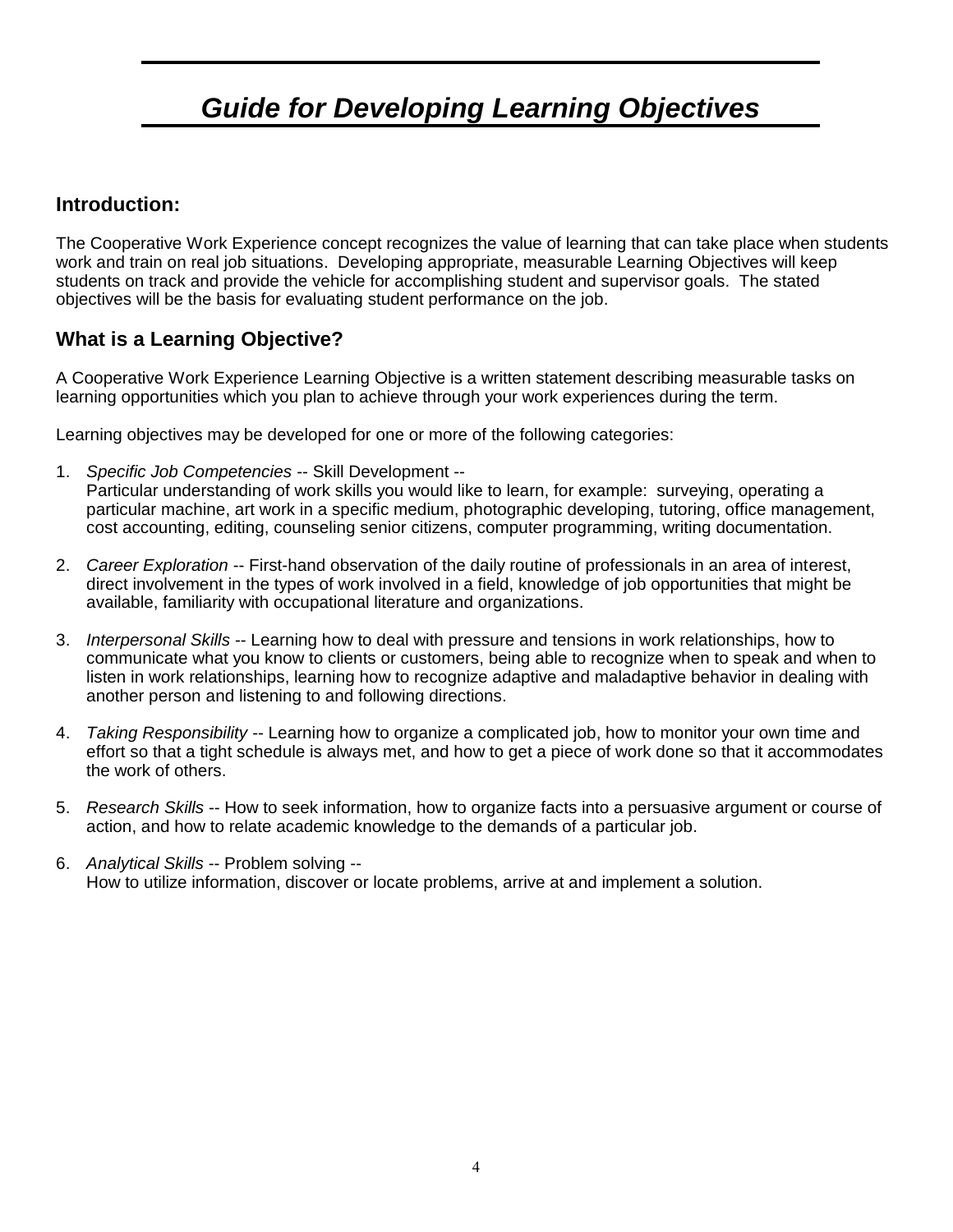#### **Some Qualities of Good Learning Objectives: Please keep these characteristics in mind when developing objectives.**

- 1. An objective should be stated *in terms of the realistic result you intend to achieve.*
- 2. Select language which can *communicate to all interested parties, not just a limited technical group.*
- 3. The objective must be *specific, reasonable, achievable, and measurable* within the available time limit.
- 4. *The objective should relate specifically to the work experience.* Related assignments set by the instructor/coordinator should support the objective.
- 5. The following are examples of several good objectives. In each case the same objective is stated in two different ways. In the left column the objective is either too general or not sufficiently measurable. In the right column the same objective has been stated correctly (i.e., in a manner that is *specific, reasonable, achievable, and measurable*).

- a. I will learn how to use my company's Xerox 860 word processor.
- b. I will evaluate the effectiveness of my company's advertising.
- c. I would like to know more about the chemical makeup of common drugs used in the hospital.
- d. I want to learn how to deal with grouchy people who are customers.
- e. I want to evaluate the effects of radiation on very small animals.
- f. I want to improve my sanding, priming, color-matching, and spotpainting techniques.
- g. I want to assist some children to learn a new skill.

#### **VAGUE SPECIFIC**

- a. By December 15, I will be able to program and operate my company's Xerox 860 word processor with less than a 3% error rate.
- b. By March 15, I will make up, duplicate, distribute, pick up, evaluate, and report on a customer survey relating to my company's advertising.
- c. By mid-term, I will list the forty most common medications I observe being used by referring to patients' charts, then research their chemical compositions, and record these data on my list.
- d. I will develop four different, cheerful conversation techniques and briefly describe each in a notebook. I will record reactions of grouchy people to these techniques and report by May 28.
- e. Within the next week, I will expose an experimental group of five young mice to varying levels of radiation. I will compare growth, exercise habits, and food consumption with a control group of mice who were not exposed. I will record data and report at the end of my Cooperative Work Experience period.
- f. By November 1, I will successfully sand, prime, color-match, and spot-paint a repair on a customer's car to his satisfaction.
- g. By mid-term I will have taught a group of at least ten children ball-throwing athletic skills. The children will demonstrate their skills by achieving at least a minimum score, which I will determine as a proficiency level.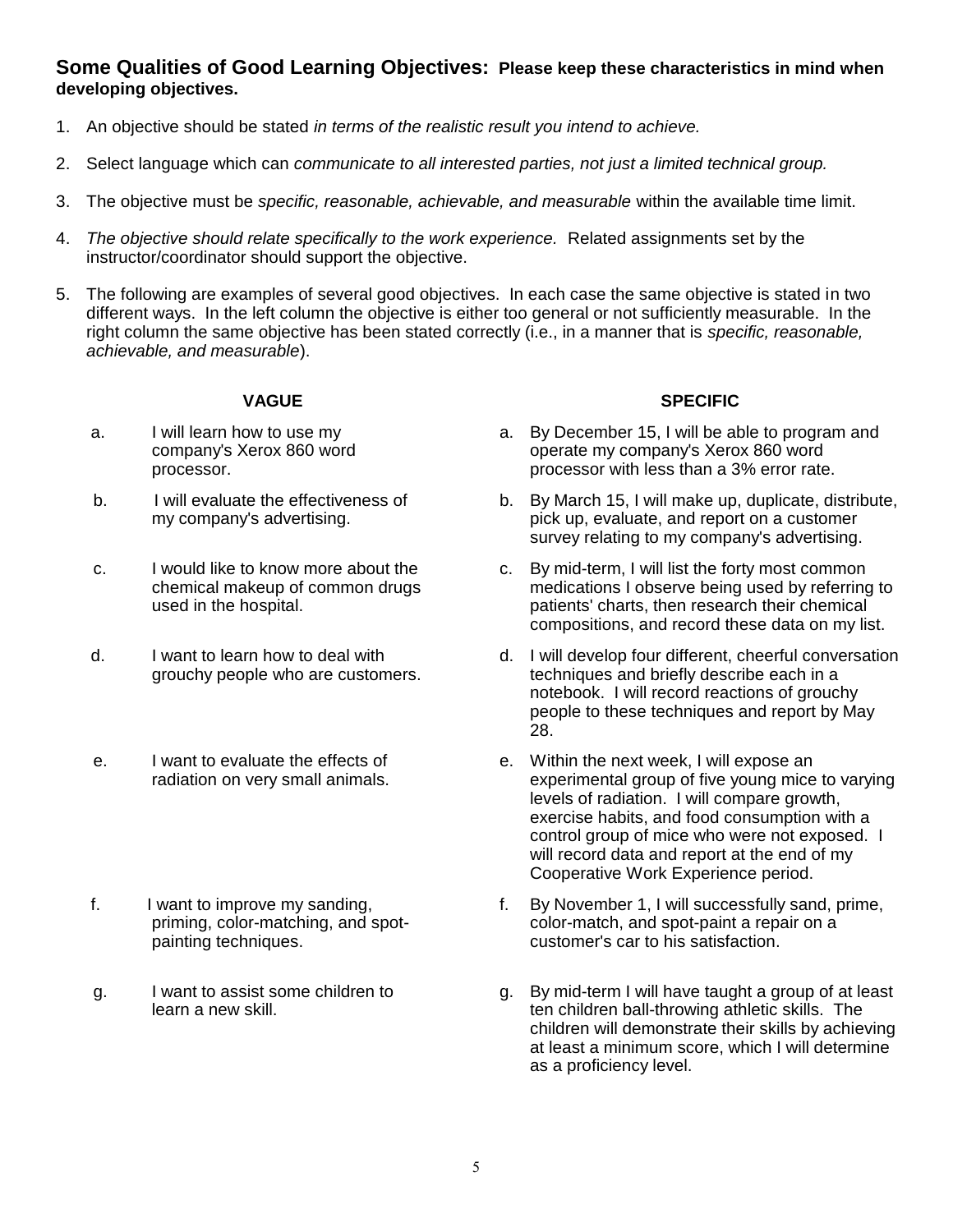## *Learning Objectives Work Sheet*

Use this work sheet to develop your four (4) learning objectives with your CWE Supervisor. (You may have more than four objectives, but you will need a second Learning Objectives Contract to record them). After you have developed your objectives and have had them reviewed and approved by your CWE Instructor, transfer them (*preferably typed*) to the Training Agreement/Learning Objectives Contract. Return all signed and completed copies of the Contract to the CWE office for processing and distribution.

As an aid to developing each objective, break it down into three parts:

- a. What are you going to accomplish?
- b. How are you going to accomplish it?
- c. How will you measure the achievement of your objective?

#### *Example:*

- a. What are you going to accomplish? *To revise the current office filing system, to achieve a more efficient method of handling, storing, and retrieving records.*
- b. How are you going to accomplish it? *I will research the various filing systems available for implementation.*
- c. How will you measure the achievement of your objective? *By acceptance and implementation of a new revised filing system by March 15.*

*(See next page for practice work sheet.)*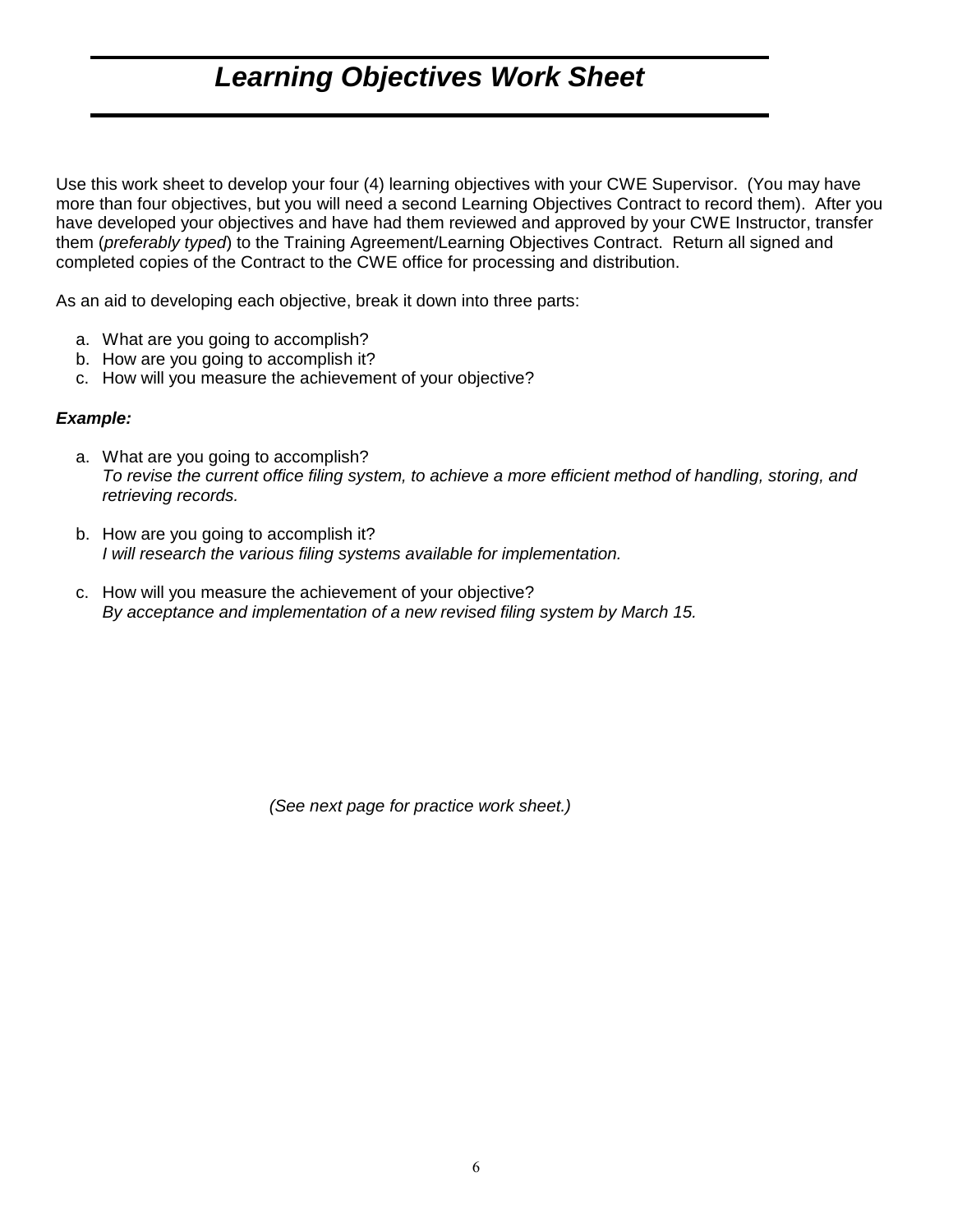## **Learning Objectives Work Sheet**

| Objective 1:                                                                                                     |  |  |  |
|------------------------------------------------------------------------------------------------------------------|--|--|--|
|                                                                                                                  |  |  |  |
|                                                                                                                  |  |  |  |
| $b.$ $\overline{\phantom{a}}$                                                                                    |  |  |  |
|                                                                                                                  |  |  |  |
|                                                                                                                  |  |  |  |
| $C.$ $C.$                                                                                                        |  |  |  |
|                                                                                                                  |  |  |  |
|                                                                                                                  |  |  |  |
|                                                                                                                  |  |  |  |
| <b>Objective 2:</b>                                                                                              |  |  |  |
| $a.$ $\overline{\phantom{a}}$                                                                                    |  |  |  |
|                                                                                                                  |  |  |  |
| $\mathsf b.$ $\blacksquare$                                                                                      |  |  |  |
|                                                                                                                  |  |  |  |
|                                                                                                                  |  |  |  |
| $C.$ $\qquad \qquad$                                                                                             |  |  |  |
|                                                                                                                  |  |  |  |
|                                                                                                                  |  |  |  |
|                                                                                                                  |  |  |  |
| <b>Objective 3:</b>                                                                                              |  |  |  |
|                                                                                                                  |  |  |  |
|                                                                                                                  |  |  |  |
|                                                                                                                  |  |  |  |
|                                                                                                                  |  |  |  |
|                                                                                                                  |  |  |  |
| c.<br><u>and the contract of the contract of the contract of the contract of the contract of the contract of</u> |  |  |  |
|                                                                                                                  |  |  |  |
|                                                                                                                  |  |  |  |
|                                                                                                                  |  |  |  |
| <b>Objective 4:</b>                                                                                              |  |  |  |
| $a.$ $\overline{\phantom{a}}$                                                                                    |  |  |  |
|                                                                                                                  |  |  |  |
| b.                                                                                                               |  |  |  |
|                                                                                                                  |  |  |  |
|                                                                                                                  |  |  |  |
| c.                                                                                                               |  |  |  |
|                                                                                                                  |  |  |  |
|                                                                                                                  |  |  |  |

**Now transfer these objectives to the Training Agreement/Learning Objectives Contract**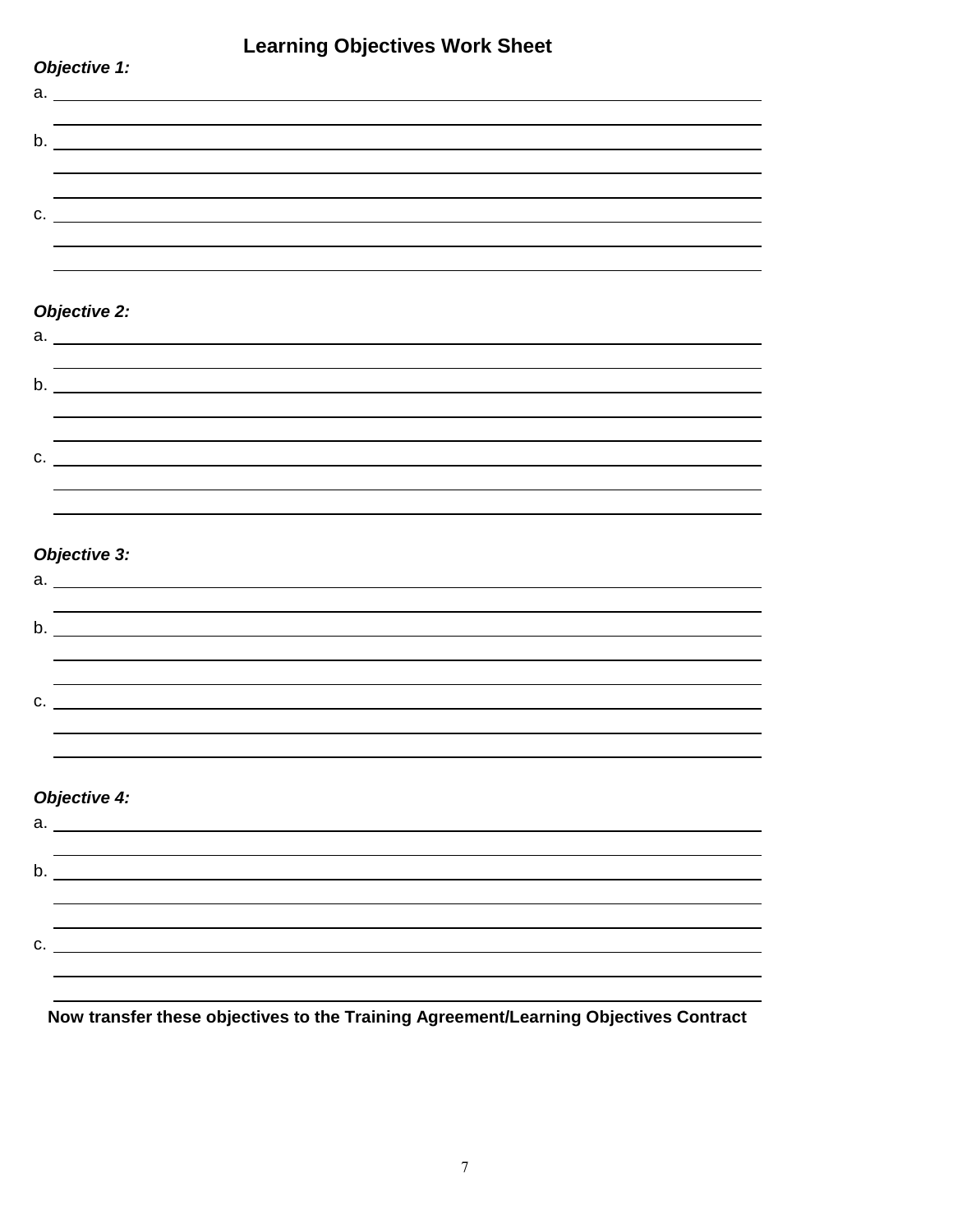| <i>Discover</i>                                  | Term: Su F W Sp Year ____                                                                                                                                                                                                            | Term Ends: ________    |
|--------------------------------------------------|--------------------------------------------------------------------------------------------------------------------------------------------------------------------------------------------------------------------------------------|------------------------|
| Chemeketa'                                       | Training Begins: ______________________<br>Site Start Date: ________________________                                                                                                                                                 | Training Ends: _______ |
| <b>Community College</b>                         |                                                                                                                                                                                                                                      |                        |
|                                                  | <b>Cooperative Work Experience Training Agreement and Learning Objectives Contract</b>                                                                                                                                               |                        |
|                                                  | Student: Course#: Course = Course = Course = Course = Course = Course = Course = Course = Course = Course = Course = Course = Course = Course = Course = Course = Course = Course = Course = Course = Course = Course = Course       |                        |
|                                                  | Address: <u>City:</u> City: City: State: Zip:                                                                                                                                                                                        |                        |
|                                                  |                                                                                                                                                                                                                                      |                        |
|                                                  |                                                                                                                                                                                                                                      |                        |
|                                                  | CWE Coordinator: 0ffice: Bldg 38 Phone: 503-399-5028 E-mail:                                                                                                                                                                         |                        |
|                                                  | <b>CWE Instructor: CWE Instructor: CHECK</b> Office: <b>Phone: Phone: E</b> -mail:                                                                                                                                                   |                        |
|                                                  |                                                                                                                                                                                                                                      |                        |
|                                                  | Site Address: <u>New York: New York: New York: New York: New York: New York: New York: New York: New York: New York: New York: New York: New York: New York: New York: New York: New York: New York: New York: New York: New Yor</u> |                        |
|                                                  | City: <u>City: E-mail:</u>                                                                                                                                                                                                           |                        |
|                                                  |                                                                                                                                                                                                                                      |                        |
|                                                  |                                                                                                                                                                                                                                      |                        |
|                                                  | Worker's Compensation will be paid by: (circle one) Chemeketa Employer Other: ______________________<br>Is this a paid position? (circle one) Yes No If yes, please list wage: \$ per hr.\$<br><b>Learning Objectives</b>            | Midterm Final          |
|                                                  |                                                                                                                                                                                                                                      |                        |
| Objective 1<br>а.                                |                                                                                                                                                                                                                                      |                        |
| b.                                               |                                                                                                                                                                                                                                      |                        |
| c.                                               |                                                                                                                                                                                                                                      |                        |
| <b>Objective 2</b>                               |                                                                                                                                                                                                                                      |                        |
| а.                                               |                                                                                                                                                                                                                                      |                        |
| b.                                               |                                                                                                                                                                                                                                      |                        |
| c.                                               |                                                                                                                                                                                                                                      |                        |
| Objective 3                                      |                                                                                                                                                                                                                                      |                        |
| а.                                               |                                                                                                                                                                                                                                      |                        |
| b.                                               |                                                                                                                                                                                                                                      |                        |
| c.                                               |                                                                                                                                                                                                                                      |                        |
| Objective 4                                      |                                                                                                                                                                                                                                      |                        |
| a.                                               |                                                                                                                                                                                                                                      |                        |
| b.                                               |                                                                                                                                                                                                                                      |                        |
| c.<br><b>Midterm and Final Evaluation Codes:</b> |                                                                                                                                                                                                                                      |                        |

| <b>CWE Student:</b>    |         | Date:     | Site Supervisor:        | Date: |
|------------------------|---------|-----------|-------------------------|-------|
| <b>CWE</b> Instructor: |         | Date:     | <b>CWE</b> Coordinator: | )ate: |
| CRN number:            | Seminar | _ocation: | Banner:                 | INS:  |

Chemeketa Community College is an equal opportunity/affirmative action employer and education institution. To request this publication in an alternative format, please call 503.399.5192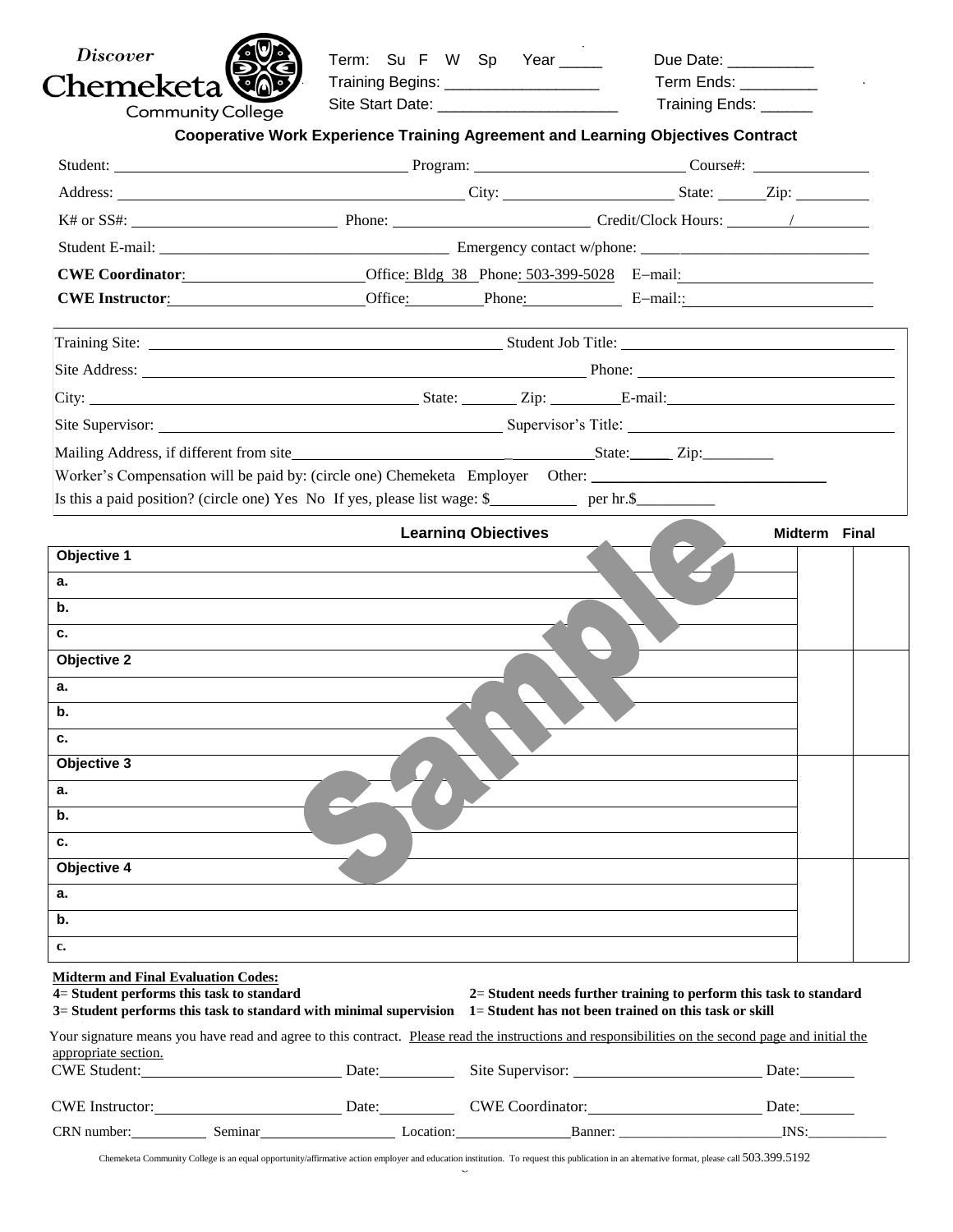

# **Mid-Term Assessment**

| <i>Discover</i><br>Chemeketa<br><b>Community College</b>                                                                                                                                                 |     |                | <b>Cooperative Work Experience</b><br><b>Mid-Term Assessment</b>                |     |                |
|----------------------------------------------------------------------------------------------------------------------------------------------------------------------------------------------------------|-----|----------------|---------------------------------------------------------------------------------|-----|----------------|
| Date of Visit                                                                                                                                                                                            |     |                |                                                                                 |     |                |
| Student                                                                                                                                                                                                  |     |                | Site $\frac{ }{ }$                                                              |     |                |
| Program                                                                                                                                                                                                  |     |                | Site Evaluator                                                                  |     |                |
| <b>Safety/Procedures/Policies</b>                                                                                                                                                                        | Yes | N <sub>o</sub> | nent/Work Ethic<br>$S_{\mathbf{t}}$<br><b>Tana</b>                              | Yes | N <sub>o</sub> |
| · Understands appropriate policies<br>and procedures-established by worksite                                                                                                                             |     |                | is and completes assigned<br><i>Irg.</i>                                        |     |                |
| • Demonstrates safety in the workplace                                                                                                                                                                   |     |                | Shows interest and takes<br>initiative on the job                               |     |                |
| $led^{n_1}$<br>· Maintains a regular work                                                                                                                                                                |     |                | Maintains appropriate personal<br>grooming and proper attire for job<br>setting |     |                |
| • Notifies employer if absent or late for<br>work                                                                                                                                                        |     |                | Works well individually and as<br>part of a team                                |     |                |
| <b>Technical Skills</b>                                                                                                                                                                                  | Yes | N <sub>o</sub> | Communication                                                                   | Yes | N <sub>0</sub> |
| • Demonstrates technical skills necessary<br>to fulfill worksite requirements                                                                                                                            |     |                | • Accepts constructive feedback                                                 |     |                |
| • Uses appropriate technologies<br>(where applicable)                                                                                                                                                    |     |                | • Gets along well with co-workers,<br>clients and customers                     |     |                |
| • Exhibits foundational understanding<br>of career field                                                                                                                                                 |     |                | • Asks for assistance or guidance<br>when needed                                |     |                |
| Comments:<br>Chemeketa Community College is an equal opportunity/affirmative action employer and educational institution. To request this publication in an alternative format, please call 503.399.5192 |     |                |                                                                                 |     |                |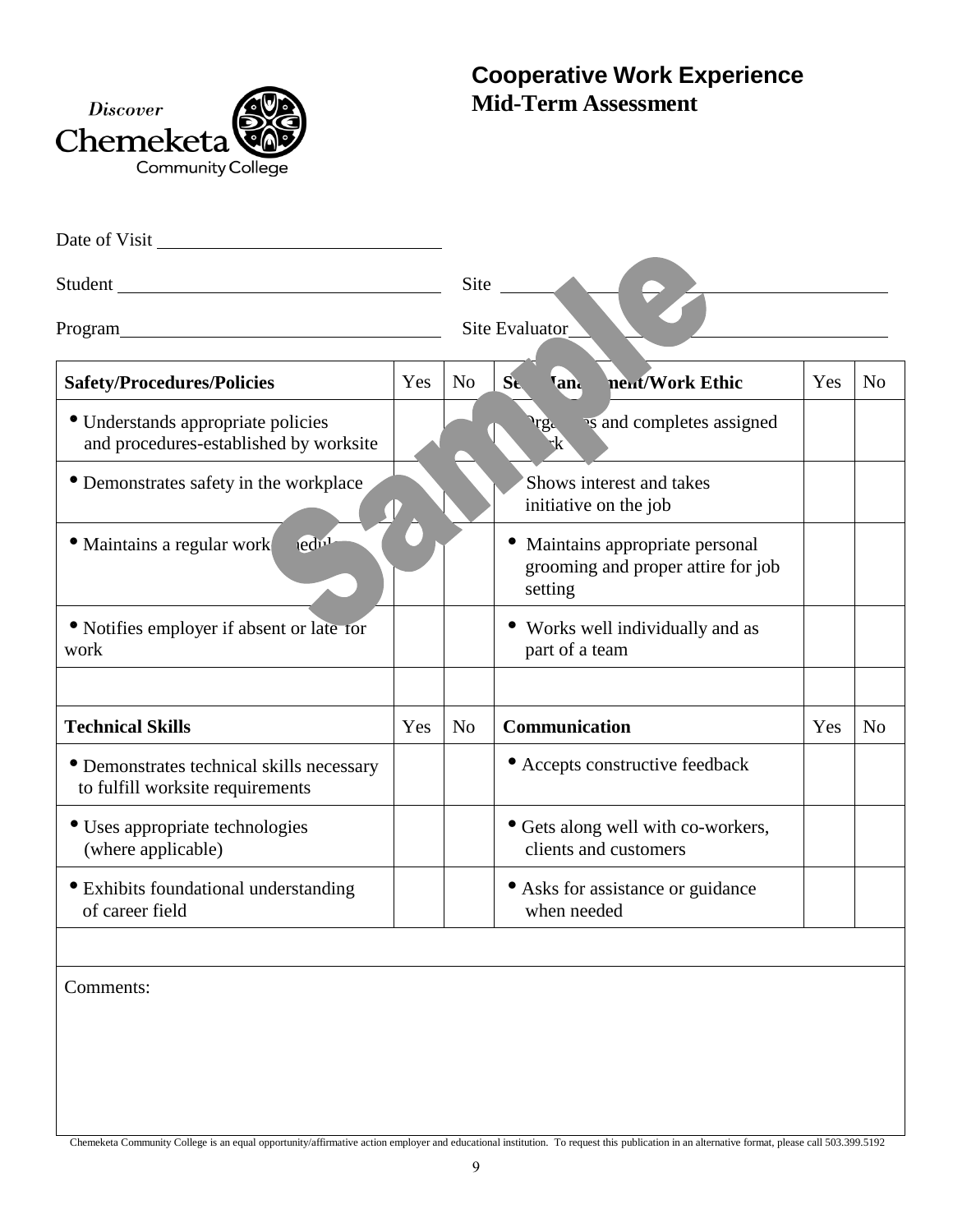## **CWE STUDENT SELF-EVALUATION**

## **Note: \*\*\*Please turn in your completed self-evaluation to the CWE office, Bldg. 38 at the end of the term, along with your INTERN name tag, if applicable\*\*\***

|                                                                                                                                  |                                                                                                                                                                                                                                       | K #                                                                  | Term: $\_\_$                                      |  |
|----------------------------------------------------------------------------------------------------------------------------------|---------------------------------------------------------------------------------------------------------------------------------------------------------------------------------------------------------------------------------------|----------------------------------------------------------------------|---------------------------------------------------|--|
| Email:<br><u> 1980 - Johann Barn, mars ann an t-Amhair ann an t-Amhair an t-Amhair an t-Amhair an t-Amhair an t-Amhair an t-</u> |                                                                                                                                                                                                                                       |                                                                      |                                                   |  |
|                                                                                                                                  |                                                                                                                                                                                                                                       |                                                                      |                                                   |  |
| Worksite:                                                                                                                        |                                                                                                                                                                                                                                       |                                                                      |                                                   |  |
|                                                                                                                                  | Instructions: Please evaluate yourself objectively on the following statements using the 1-5 scale with 1 being the lowest<br>score and 5 being the highest. Add comments under each to justify or explain the reason for your score. |                                                                      |                                                   |  |
| 1 2 3 4 5                                                                                                                        | The CWE experience helped me understand the scope of my chosen career field.<br>Comments:                                                                                                                                             |                                                                      |                                                   |  |
| 1 2 3 4 5                                                                                                                        | The CWE site gave opportunities to apply program theory and knowledge in a work setting.<br>Comments:                                                                                                                                 |                                                                      |                                                   |  |
| 1 2 3 4 5                                                                                                                        | Classroom learning was directly applicable to what I observed/performed at the worksite.<br>Comments:                                                                                                                                 |                                                                      |                                                   |  |
|                                                                                                                                  | How did you hear about CWE? Instructor   College<br>Others:                                                                                                                                                                           | <b>CWE</b>                                                           | $b^2$<br>Facebook $\Box$ Friend $\Box$            |  |
|                                                                                                                                  | Instructions: Please rate your work performance at your CWE site                                                                                                                                                                      |                                                                      |                                                   |  |
| <b>RELATIONS WITH OTHERS</b>                                                                                                     |                                                                                                                                                                                                                                       | то ∖<br>RK)<br>ATTITUDE-APPL'^4Ti                                    | <b>ABILITY TO LEARN</b>                           |  |
| 5 = Exceptionally well accepted                                                                                                  | $5 =$ Outstanding                                                                                                                                                                                                                     | ias.                                                                 | $5 =$ Learns very quickly                         |  |
| $4 =$ Works well with others<br>$3 = Gets$ along satisfactorily                                                                  | $4 = \text{Very int}$<br>$3 = Ave$                                                                                                                                                                                                    | and,<br><b>stric</b><br>nd in<br>$\overline{a}$<br><b>ISNE</b><br>۲t | $4 =$ Learns readily<br>$3 = Average$ in learning |  |
|                                                                                                                                  | 2 = Has some difficulty working with others<br>$2 =$ $\text{2}$ $\text{2}$                                                                                                                                                            | indit.                                                               | $2 =$ Rather slow to learn                        |  |
| $1 =$ Works very poorly                                                                                                          |                                                                                                                                                                                                                                       | nterested<br>rely.                                                   | $1 = \text{Very}$ slow to learn                   |  |
| <b>JUDGEMENT</b>                                                                                                                 | $\overline{D}$<br>Æ.                                                                                                                                                                                                                  | <b>RILITY</b>                                                        | <b>QUALITY OF WORK</b>                            |  |
| $5 = Exceptional$                                                                                                                |                                                                                                                                                                                                                                       | letely dependable                                                    | $5 =$ Excellent                                   |  |
|                                                                                                                                  | $4 =$ Above average in making decisive                                                                                                                                                                                                | $\frac{1}{4}$ $\frac{1}{2}$ ve average in dependability              | $4 = Very good$                                   |  |
|                                                                                                                                  | 3 = Usually makes the right decision                                                                                                                                                                                                  | = Usually dependable                                                 | $3 = Average$                                     |  |
| $2 =$ Often uses poor judgment                                                                                                   |                                                                                                                                                                                                                                       | $2$ = Sometimes neglectful or careless                               | $2 =$ Below average                               |  |
|                                                                                                                                  | $1 =$ Unreliable<br>$1 =$ Constantly uses bad judgment                                                                                                                                                                                |                                                                      | $1 = \text{Very poor}$                            |  |
| 1 2 3 4 5                                                                                                                        | The quality of the worksite for a CWE experience.<br>Comments:                                                                                                                                                                        |                                                                      |                                                   |  |
| 1 2 3 4 5                                                                                                                        | The quality of supervision you received at the worksite.<br>Comments:                                                                                                                                                                 |                                                                      |                                                   |  |
| 1 2 3 4 5                                                                                                                        | If involved in seminar, please rate the seminar.<br>Comments:                                                                                                                                                                         |                                                                      |                                                   |  |
| 12 3 4 5                                                                                                                         | How beneficial is the CWE experience when pursuing a job in your program field?                                                                                                                                                       |                                                                      |                                                   |  |
| No<br>$Yes \Box$<br>No $\square$<br>Yes                                                                                          | Were you offered a job position at your CWE site?<br>If your CWE site had a job opening, would you apply?                                                                                                                             |                                                                      |                                                   |  |

Student signature: Date:

Chemeketa Community College is an equal opportunity/affirmative action employer and educational institution. To request this publication in an alternative format, please call 503.399.5192